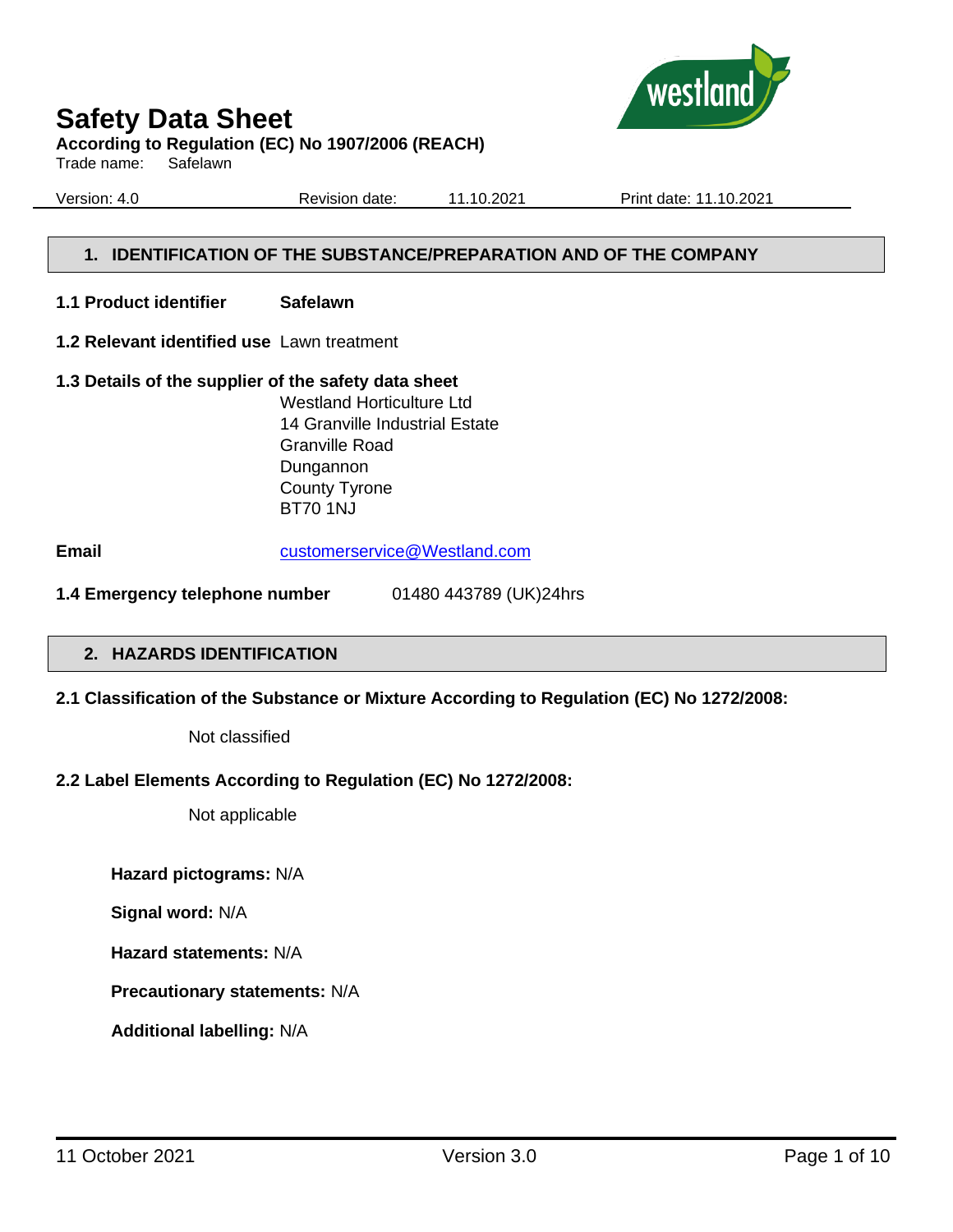

#### **According to Regulation (EC) No 1907/2006 (REACH)**

Trade name: Safelawn

Version: 4.0 Revision date: 11.10.2021 Print date: 11.10.2021

#### **3. COMPOSITION/INFORMATION ON INGREDIENTS**

**3.1 Substances:** N/A

**3.2: Description** Lawn fertiliser NPK 6- 2- 4

**Hazardous Ingredients** none known

See Section 16 for the full text of the H statements declared above

#### **4. FIRST AID MEASURES**

#### **4.1 Description of first aid measures**

**General information:** Have the product container, label or Material Safety Data Sheet with you when calling a poison control center or physician, or going for treatment.

**Inhalation:** Move person to fresh air. Keep patient warm and at rest. Get medical advice if symptoms persist or develop **Skin Contact:** Wash off with soap and plenty of water. Get medical advice if irritation persists or develop **Eye Contact:** Rinse with plenty of water, also under the eyelids, for at least 15 minutes. Remove contact lenses and continue flushing. Get medical attention if symptoms persist or develop **Ingestion:** Do not induce vomiting unless directed to do so by medical personnel Rinse out mouth and then drink water: Get medical attention if symptoms persist or develop.

#### **4.2 Most important symptoms and effects, both acute and delayed**

Information not available

#### **4.3 Indication of any immediate medical attention and special treatment needed**

Information not available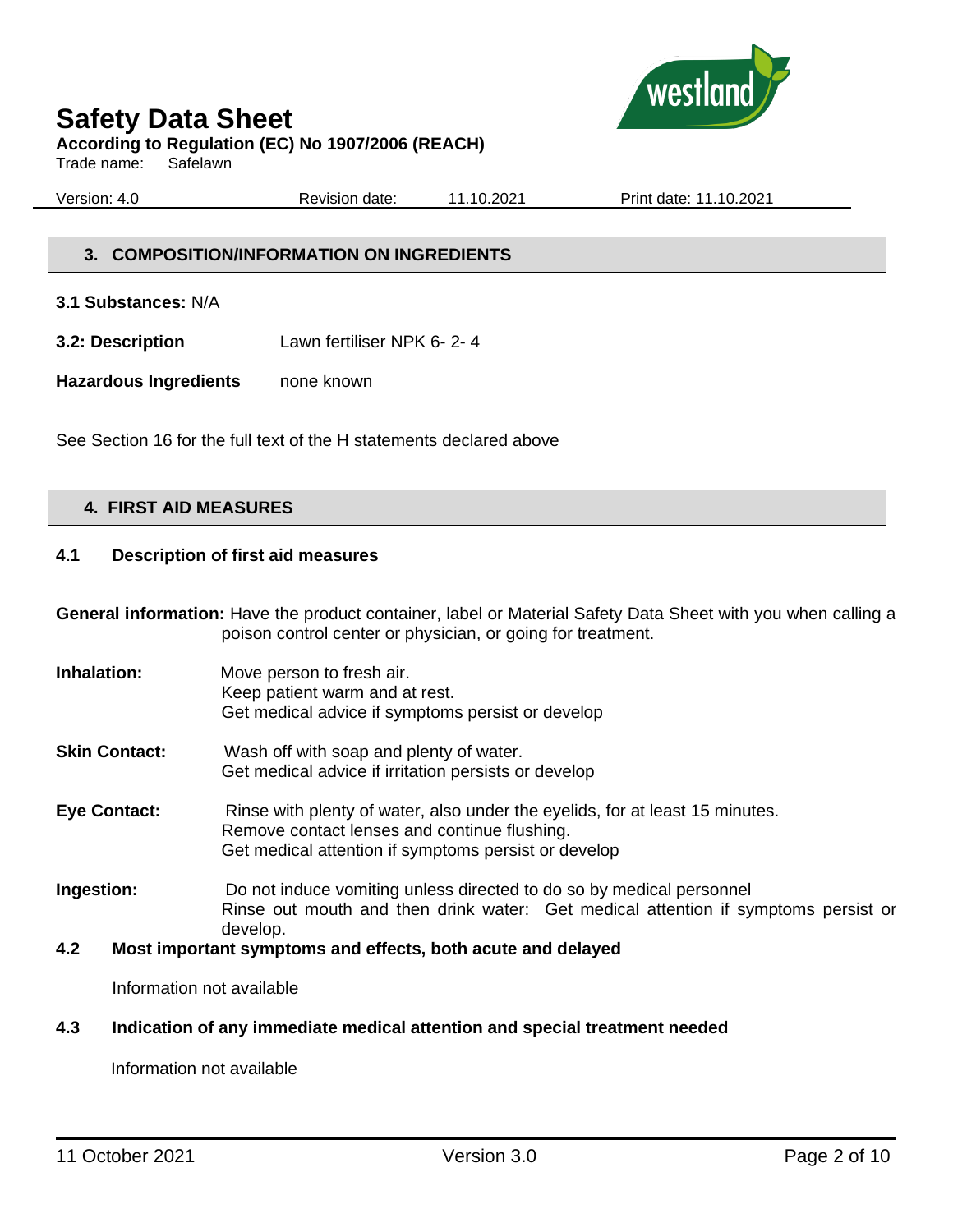

#### **According to Regulation (EC) No 1907/2006 (REACH)**

Trade name: Safelawn

Version: 4.0 Revision date: 11.10.2021 Print date: 11.10.2021

#### **5. FIRE FIGHTING MEASURES**

#### **5.1 Extinguishing Media:**

Use foam, carbon dioxide, dry powder or sand The mixture is not classified as flammable as such extinguishing media should be chosen as appropriate for surrounding materials.

#### **5.2 Specific Hazards Arising From the Substance or Mixture:**

Fire will produce hazardous products of combustion Exposure to decomposition products may be a hazard to health.

#### **5.3 Advice for Fire Fighters:**

Wear full protective clothing and self-contained breathing apparatus as required.

#### **Further Information:**

Cool endangered containers with water spray

Do not allow molten material or run-off from fire fighting to enter drains or water courses.

If fire run-off water enters drains or water course, inform the appropriate water authorities immediately

#### **6. ACCIDENTAL RELEASE MEASURES**

#### **6.1 Personal Precautions, Protective Equipment and Emergency Procedures:**

Avoid formation / breathing of dust Avoid contact with skin and eyes Ensure adequate ventilation Use Personal Protective Equipment: coveralls, gloves and eye/face protection

#### **6.2 Environmental Precautions:**

Avoid dispersal of spilled material and runoff and contact with soil, waterways, drains and sewers

#### **6.3 Methods and Materials for Containment and Cleaning Up:**

Vacuum or sweep up material. Place into suitable labelled containers for disposal according to local / national regulations

**Additional Advice:** If large quantities of the product contaminates water courses or drains (including via contaminated soil & vegetation), inform respective authorities.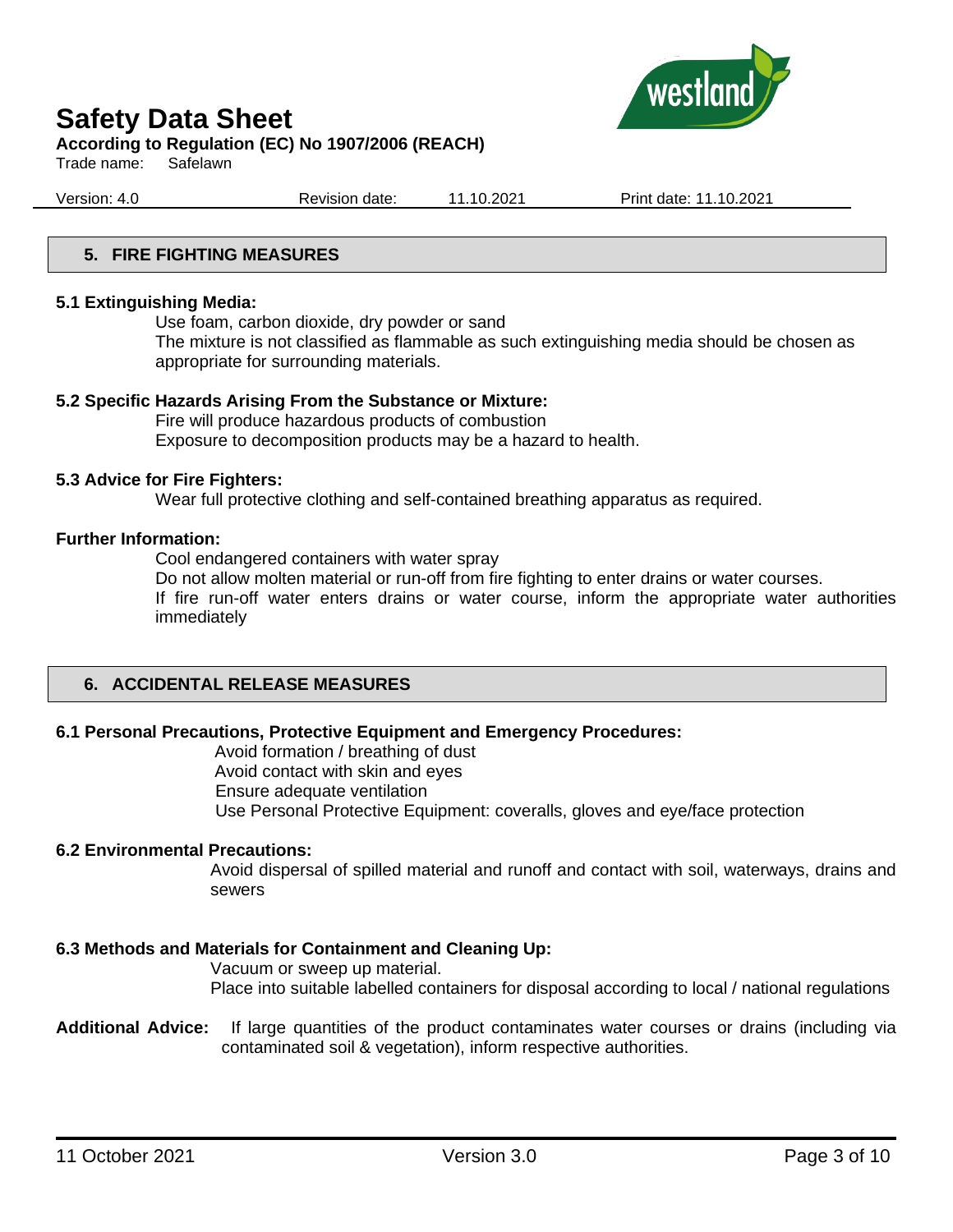

**According to Regulation (EC) No 1907/2006 (REACH)**

Trade name: Safelawn

Version: 4.0 Revision date: 11.10.2021 Print date: 11.10.2021

#### **7. HANDLING AND STORAGE**

#### **7.1 Precautions for safe handling**

- Prevent dust formation and inhalation
- Avoid contact with eyes and skin
- Wear gloves when handling the product over long periods of time
- Do not eat, drink or smoke when using this product
- Take off contaminated clothing and wash before reuse
- Avoid unnecessary exposure to atmosphere to prevent moisture pick up
- Wash hands and observe good hygiene practice after handling this product

#### **7.2 Conditions for safe storage, including any compatibilities**:

- Keep containers closed tightly in a dry, cool and well-ventilated place.
- Keep product in original labelled containers
- Storage areas should be appropriately sited to prevent contamination of drains or watercourses

#### **7.3 Specific End Uses**:

Use as a lawn treatment according to the instruction on the label

#### **8. EXPOSURE CONTROLS / PERSONAL PROTECTION**

#### **8.1 Control Parameters**

Ingredients with limit values that require monitoring at the workplace: none known

#### **8.2 Exposure Controls**

#### **8.2.1 Appropriate engineering Measures:** No special ventilation requirements.

Avoid high dust concentration and provide ventilation where necessary **Protective Measures:** A risk assessment based on the task being performed and the risks involved should be carried out to determine personal protection equipment required When selecting personal protective equipment, seek appropriate professional advice Personal protective equipment should be certified to appropriate standards **Respiratory Protection:** Not necessary if room is well ventilated Use suitable dust respirator if dust concentration is high (Filter P2)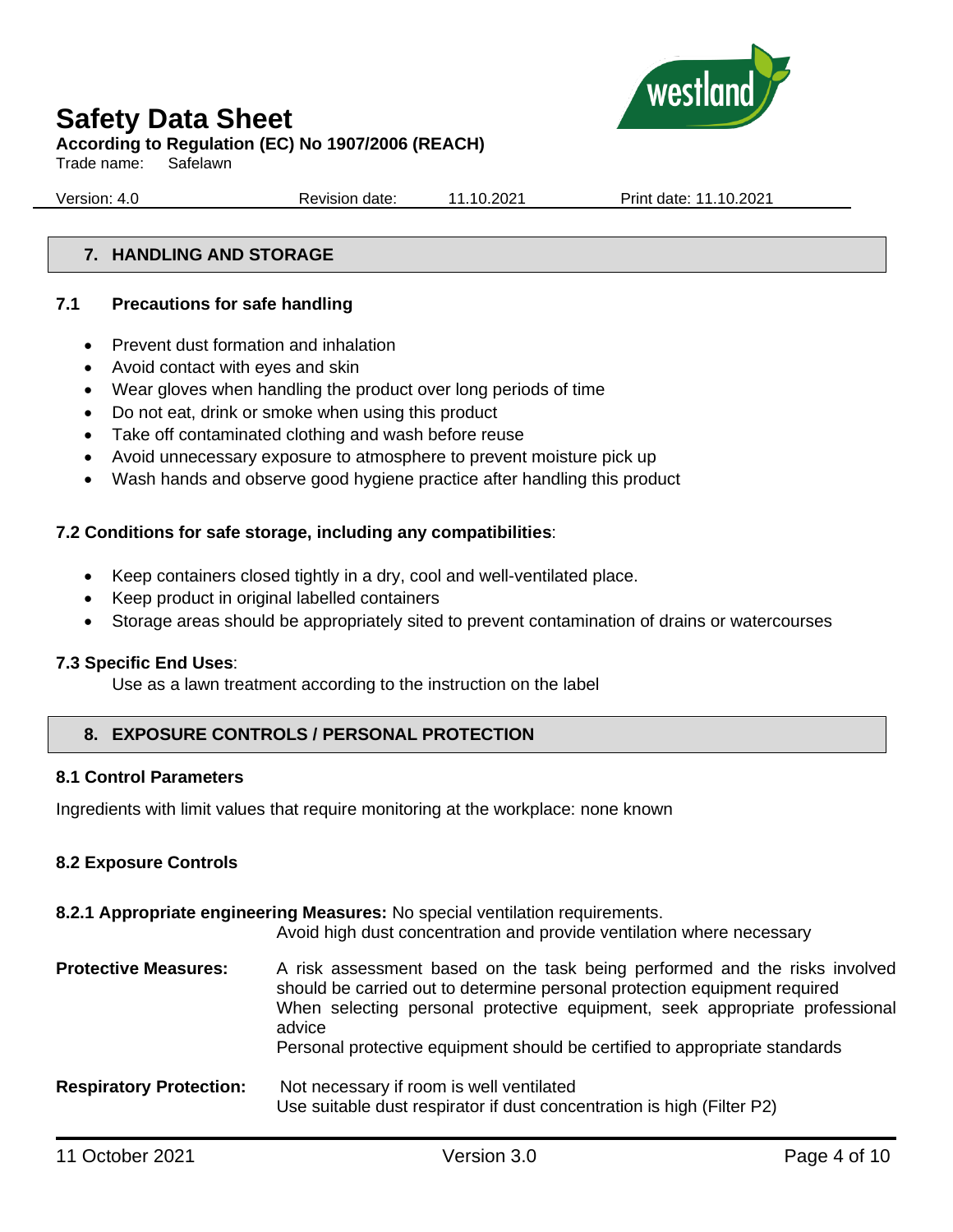

Trade name: Safelawn

| westland |
|----------|
|----------|

| <b>Hand Protection:</b>                                   | Wear suitable gloves when handling the product over long periods or if a risk<br>assessment indicates this is necessary. Gloves complying with EN420  |
|-----------------------------------------------------------|-------------------------------------------------------------------------------------------------------------------------------------------------------|
| <b>Eye Protection:</b>                                    | Wear eye protection when a risk assessment indicates this is necessary to avoid<br>exposure to dust. Safety glasses complying with EN166 as a minimum |
| <b>Skin and Body Protection:</b> Protective work clothing |                                                                                                                                                       |

Version: 4.0 Revision date: 11.10.2021 Print date: 11.10.2021

#### **8.2.3 Environmental exposure controls:** N/A

#### **9. PHYSICAL AND CHEMICAL PROPERTIES**

#### **9.1 Information on basic physical and chemical properties**

**Appearance:** solid brown/grey granules **Physical state:** solid

**Colour:** brown/grey

**Odour:** characteristics

**Odour threshold:** None known

#### **9.2 Other information:**

|                                        | Value          | <b>Concentration</b> | Method | Temperature              | <b>Pressure</b> | <b>Remark</b>  |
|----------------------------------------|----------------|----------------------|--------|--------------------------|-----------------|----------------|
| pH                                     | $5.5 - 7.0$    | ٠                    |        | $20^{\circ}$ C           | $\blacksquare$  | $\blacksquare$ |
|                                        |                |                      |        |                          |                 |                |
| <b>Melting point/freezing point</b>    | $\blacksquare$ | $\blacksquare$       |        | $\overline{\phantom{a}}$ | $\blacksquare$  | $\blacksquare$ |
| Initial boiling point/boiling<br>range | $\blacksquare$ |                      |        |                          | $\blacksquare$  |                |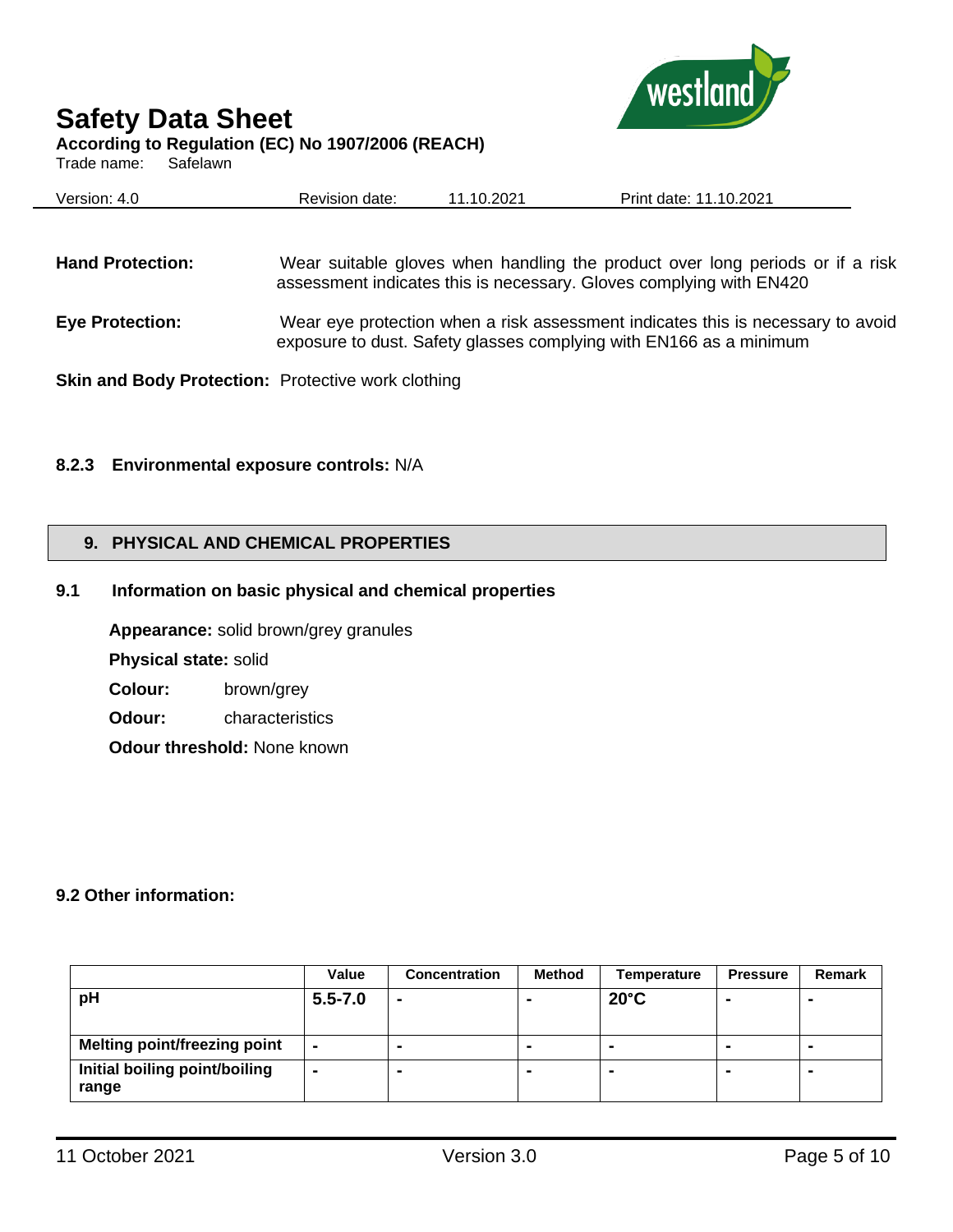

#### **According to Regulation (EC) No 1907/2006 (REACH)**

Trade name: Safelawn

Version: 4.0 Revision date: 11.10.2021 Print date: 11.10.2021

| <b>Flash point</b>                                     | $\blacksquare$ | $\blacksquare$ | ۰              | $\blacksquare$ | $\blacksquare$ | $\blacksquare$ |
|--------------------------------------------------------|----------------|----------------|----------------|----------------|----------------|----------------|
| <b>Evaporation rate</b>                                | $\blacksquare$ | $\blacksquare$ | -              | $\blacksquare$ | $\blacksquare$ | $\blacksquare$ |
| <b>Flammability (solid, gas)</b>                       | $\blacksquare$ | $\blacksquare$ | $\blacksquare$ | $\blacksquare$ | $\blacksquare$ | $\blacksquare$ |
| <b>Upper/lower flammability or</b><br>explosive limits | $\blacksquare$ | $\blacksquare$ | $\blacksquare$ | $\blacksquare$ | $\blacksquare$ | $\blacksquare$ |
| <b>Upper explosive limits</b>                          | $\blacksquare$ | $\blacksquare$ | ۰              | $\blacksquare$ | $\blacksquare$ | $\blacksquare$ |
| <b>Lower explosive limits</b>                          | $\blacksquare$ | $\blacksquare$ |                | $\blacksquare$ | $\blacksquare$ | $\blacksquare$ |
| Vapour pressure                                        | $\blacksquare$ | $\blacksquare$ | $\blacksquare$ | $\blacksquare$ | $\blacksquare$ | $\blacksquare$ |
| Vapour density                                         | $\blacksquare$ | $\blacksquare$ | $\blacksquare$ | $\blacksquare$ | $\blacksquare$ | $\blacksquare$ |
| <b>Relative density</b>                                | $0.8$ kg/l     | $\blacksquare$ | $\blacksquare$ | $\blacksquare$ | $\blacksquare$ | $\blacksquare$ |
| Solubility(ies)                                        | $\blacksquare$ | $\blacksquare$ | $\blacksquare$ | $\blacksquare$ | $\blacksquare$ | $\blacksquare$ |
| <b>Partition coefficient:</b><br>n-octanol/water       | $\blacksquare$ | $\blacksquare$ | ۰              | $\blacksquare$ | $\blacksquare$ | $\blacksquare$ |
| <b>Auto-ignition temperature</b>                       | $\blacksquare$ | $\blacksquare$ | $\blacksquare$ | $\blacksquare$ | $\blacksquare$ | $\blacksquare$ |
| <b>Decomposition temperature</b>                       | $\blacksquare$ | $\blacksquare$ | -              | $\blacksquare$ | $\blacksquare$ | ۰              |
| <b>Viscosity</b>                                       | $\blacksquare$ | $\blacksquare$ | ۰              | $\blacksquare$ | $\blacksquare$ | $\blacksquare$ |
| Viscosity, dynamic                                     | $\blacksquare$ | $\blacksquare$ | $\blacksquare$ | $\blacksquare$ | $\blacksquare$ | $\blacksquare$ |
| <b>Viscosity, cinematic</b>                            | $\blacksquare$ | $\blacksquare$ | $\blacksquare$ | $\blacksquare$ | $\blacksquare$ | $\blacksquare$ |
| <b>Explosive properties</b>                            | $\blacksquare$ | $\blacksquare$ | $\blacksquare$ | $\blacksquare$ | $\blacksquare$ | $\blacksquare$ |
| <b>Oxidising properties</b>                            |                | $\blacksquare$ | ۰              | $\blacksquare$ |                |                |

No other relevant information available

#### **10. STABILITY AND REACTIVITY**

- **10.1 Reactivity:** Stable under normal conditions of storage, handling and use
- **10.2 Chemical Stability:** Stable under normal conditions of storage, handling and use
- **10.3 Possibility of hazardous reactions**: Hazardous reactions will not occur under normal transport or storage conditions.
- **10.4 Conditions To Avoid**: Extremes of temperature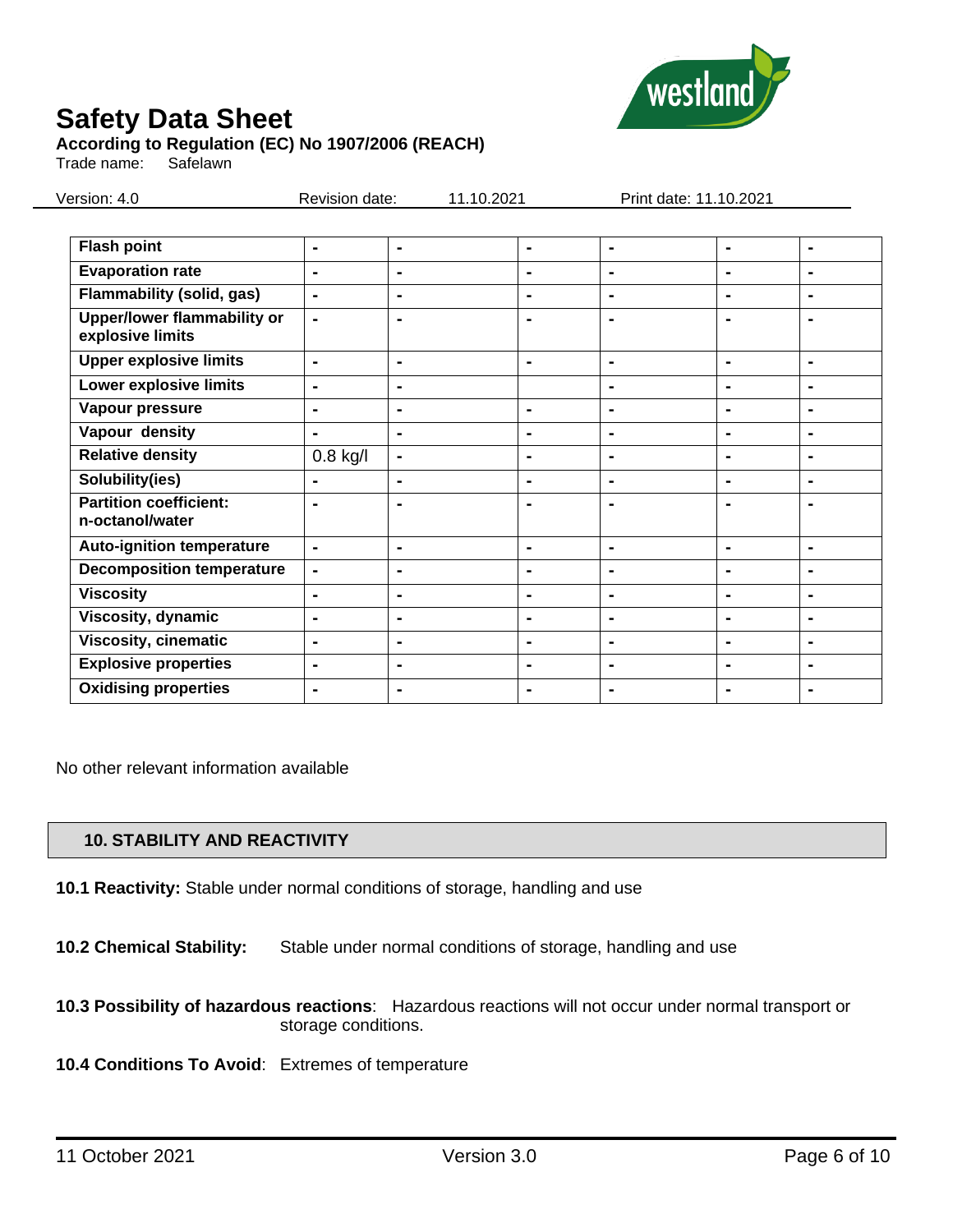

### **Safety Data Sheet According to Regulation (EC) No 1907/2006 (REACH)**

Trade name: Safelawn

Version: 4.0 Revision date: 11.10.2021 Print date: 11.10.2021

**10.5 Incompatible Materials**: Information not available

**10.6 Hazardous decomposition products**:Heating or fire can release toxic or irritant vapours and fumes

#### **11. TOXICOLOGICAL INFORMATION**

#### **Toxicokinetics, metabolism and distribution**

#### **11.1 Information on toxicological effects**

The product has not been tested. The statements on toxicology have been derived from the properties of the individual components.

**Acute Toxicity:** Not expected to be toxic, however if large quantities are ingested, seek medical advice.

**Skin corrosion/irritation:** The mixture is not classified as skin irritant based on formulation components

**Eye damage/ Irritation:** The mixture is not classified for eye damage based on formulation components

**Respiratory or Skin Sensitization:** The mixture is not classified as a sensitizer based on formulation components

**CMR effects (carcinogenity, mutagenicity and toxicity for reproduction:** The mixture is not classified as mutagenic, carcinogen, reproductive toxic or aspiration hazard based on formulation components

#### **12. ECOLOGICAL INFORMATION**

The mixture has not been tested. The mixture is not classified for environmental hazard based on formulation components

**12.1 Toxicity:** Product is not classified as harmful to aquatic life

**12.2 Persistence and Degradability:** No information available on mixture

**12.3 Bioaccumulative Potential:** No information available on mixture

**12.4 Mobility in Soil:** No information available on mixture

**12.5 PBT and vPvB assessment:** No information available on mixture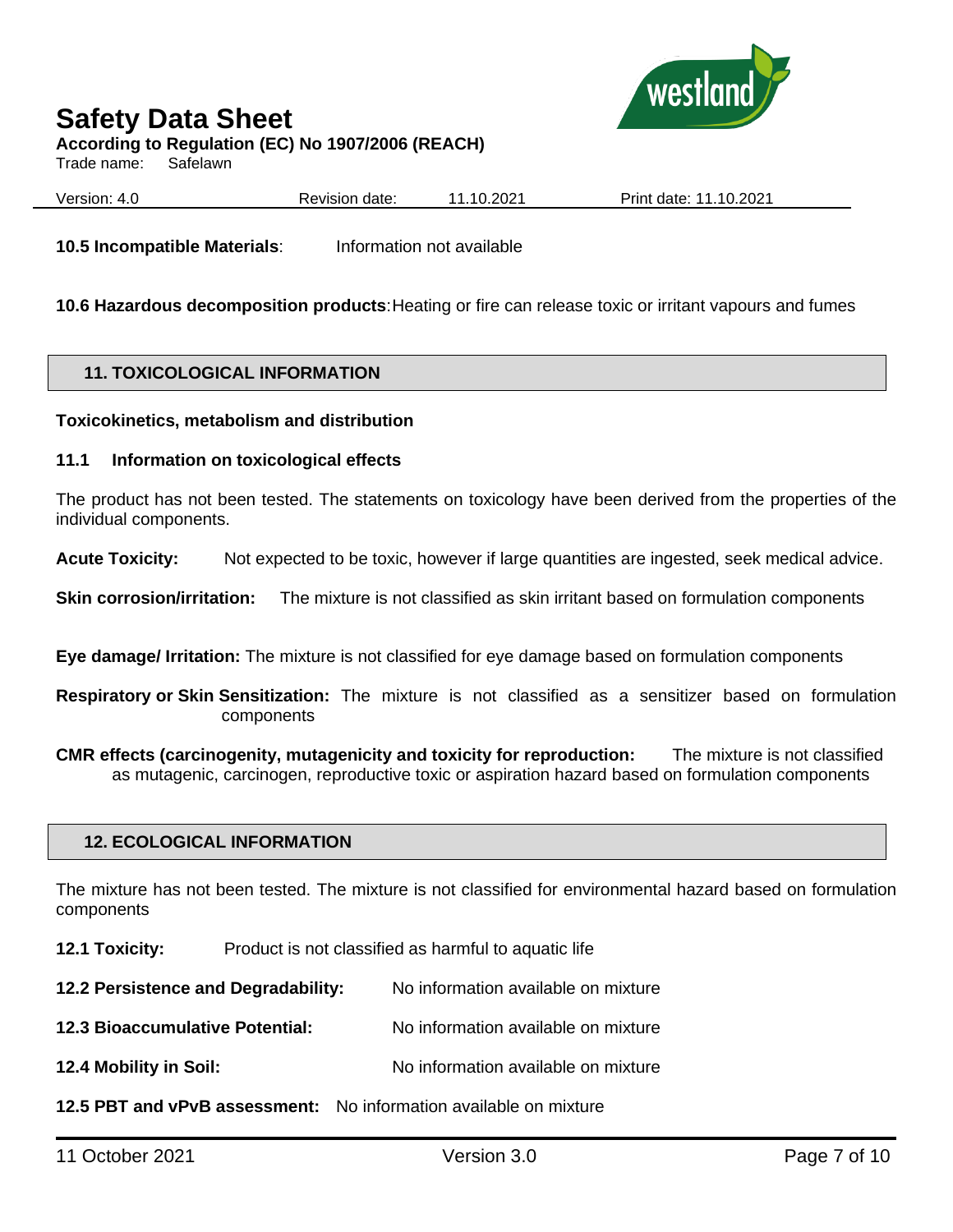

### **Safety Data Sheet According to Regulation (EC) No 1907/2006 (REACH)**

Trade name: Safelawn

Version: 4.0 Revision date: 11.10.2021 Print date: 11.10.2021

#### **12.6 Other adverse effects:** Information not available

#### **13. DISPOSAL CONSIDERATIONS**

#### **13.1 Waste treatment methods**

**Product:** Do not contaminate ponds, waterways or ditches with significant quantities of product Check if agriculture use is possible. Dispose of by use on farm as a fertiliser, by spreading thinly on open ground Where possible recycling is preferred to disposal or incineration. If recycling is not practicable, dispose of in compliance with local regulations. **Contaminated Packaging:** Empty remaining contents.

Completely empty containers can be put in the bin or disposed of in compliance with applicable local regulations

#### **Additional information**: None

#### **14. TRANSPORT INFORMATION**

|                                      | Land<br>transport<br>(ADR/RID) | <b>Inland</b><br>waterway<br>transport<br>(ADN) | Sea transport<br>(IMDG) | Air transport<br>(ICAO-TI / IATA-<br>DGR) |
|--------------------------------------|--------------------------------|-------------------------------------------------|-------------------------|-------------------------------------------|
| 14.1 UN No.                          | Not dangerous                  | Not dangerous                                   | Not dangerous           | Not dangerous                             |
|                                      | goods                          | goods                                           | goods                   | goods                                     |
| 14.2 UN Proper shipping              | Not dangerous                  | Not dangerous                                   | Not dangerous           | Not dangerous                             |
| name                                 | goods                          | goods                                           | goods                   | goods                                     |
| 14.3 Transport hazard                | Not dangerous                  | Not dangerous                                   | Not dangerous           | Not dangerous                             |
| class(es)                            | goods                          | goods                                           | goods                   | goods                                     |
| Hazard label(s)                      | Not dangerous                  | Not dangerous                                   | Not dangerous           | Not dangerous                             |
|                                      | goods                          | goods                                           | goods                   | goods                                     |
| Packing group<br>14.4                | Not dangerous                  | Not dangerous                                   | Not dangerous           | Not dangerous                             |
|                                      | goods                          | goods                                           | goods                   | goods                                     |
| <b>Environmental hazards</b><br>14.5 | Not dangerous                  | Not dangerous                                   | Not dangerous           | Not dangerous                             |
|                                      | goods                          | goods                                           | goods                   | goods                                     |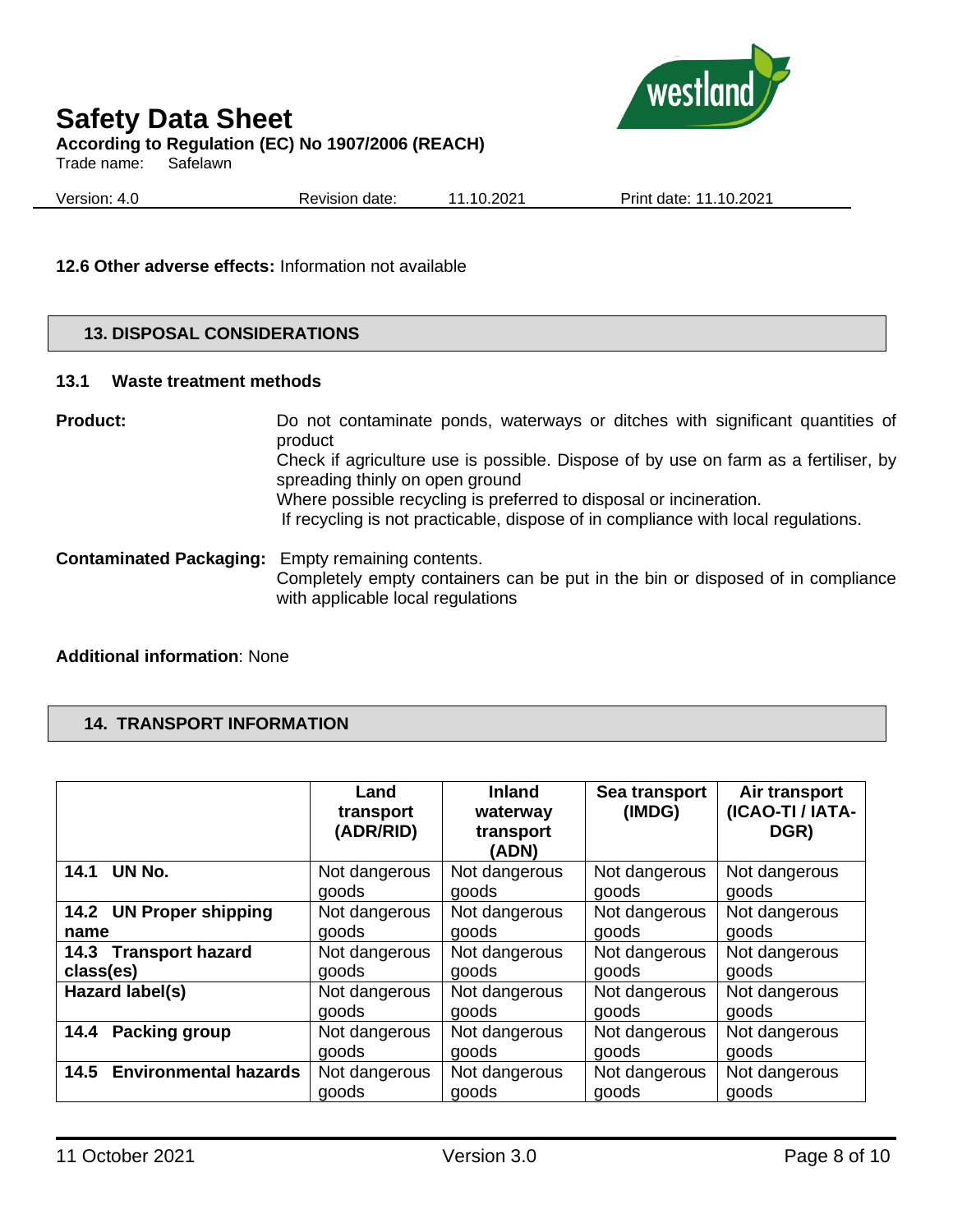

### **Safety Data Sheet According to Regulation (EC) No 1907/2006 (REACH)**

Trade name: Safelawn

Version: 4.0 Revision date: 11.10.2021 Print date: 11.10.2021

#### **14.6 Special precautions for user:** None

#### **14.7 Transport in bulk according to Annex II of MARPOL 73/78 and the IBC Code**

**Additional information:** None

#### **15. REGULATORY INFORMATION**

#### **15.1 Safety, health and environmental regulations/legislation specific for the substance of mixture:**

This mixture is classified in accordance with Regulation 1272/2008.

**15.2 Chemical Safety Assessment:** A Chemical Safety Assessment has not been undertaken for this mixture

#### **16. OTHER INFORMATION**

#### **16.1 Indication of changes:** Lawn seed removed from mix

#### **16.2 Abbreviations and Acronyms**

| <b>ADR</b>                   | International Carriage of Dangerous Goods by Road                          |
|------------------------------|----------------------------------------------------------------------------|
| CAS No                       | <b>Chemicals Abstract Service Registry Number</b>                          |
| Directive 67/548/EEC         | Dangerous Substances Directive (DSD)                                       |
| EC No                        | European Community Number for chemicals within EU regulations              |
| <b>IATA-DGR</b>              | Dangerous Goods Regulations by the International Air Transport Association |
| <b>IMDG Code</b>             | International Maritime Dangerous Goods Code                                |
| <b>PBT</b>                   | Persistent, Bioaccumulative and Toxic Properties                           |
| Regulation (EC) No 1272/2008 | Classification, Labelling and Packaging (CLP)                              |
| <b>RID</b>                   | International Transport of Dangerous Goods by Rail                         |
| vPvB                         | Very Persistent and Very Bioaccumulative Properties                        |

#### **16.3 Key literature references and sources for data:** Westland Horticulture Ltd

#### **16.4 Classification for mixtures and used evaluation method according to regulation (EC) 1207/2008 [CLP]:** See SECTION 2.1 (classification).

#### **16.5 Relevant H- and EUH-phrases (number and full text):**N/A